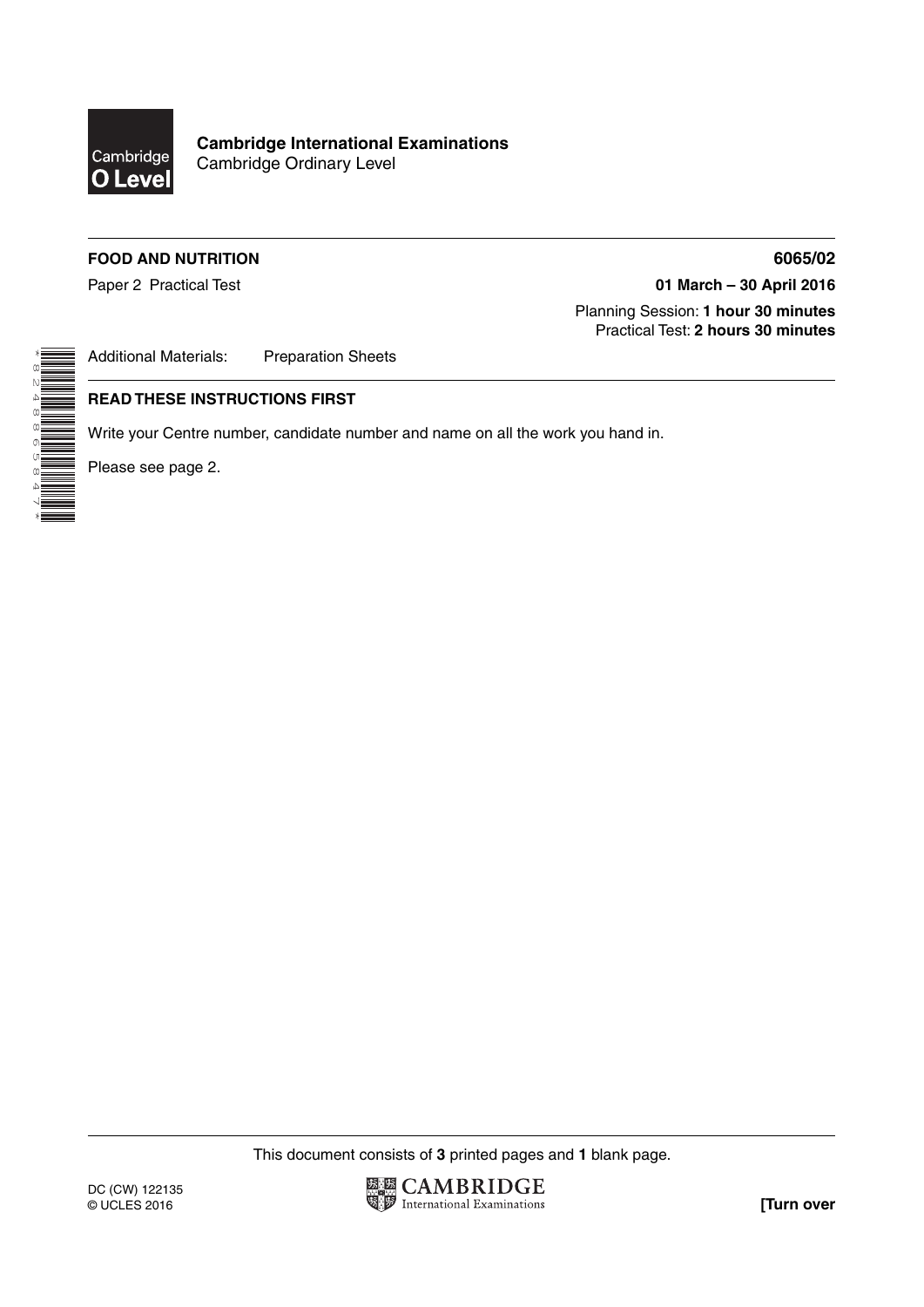When you know which of the tests is assigned to you, read it through carefully, then complete the Choices and Recipes Preparation Sheet (formerly Plan of Work), Time Plan and Shopping List as follows, using the Preparation Sheets provided.

- **(i)** On the Choices and Recipes Preparation Sheet, write down the dishes that you decide to make. (Try to choose familiar but interesting dishes which give you scope to show your skill.) Do not copy out the test. List the dishes in the correct order to answer the question.
- **(ii)** Beside each of the dishes chosen, give the quantities of the main ingredients required. (A full recipe is not necessary.)
- **(iii)** Complete the Time Plan to show the order of working, the methods to be used, and the length of time required for cooking each dish. Frozen, tinned and packaged foods (i.e. 'convenience' foods) may be used with discretion, but enough work must be planned to show skill and to occupy the whole of the Practical Test.
- **(iv)** Complete the Shopping List to show the total quantities of the ingredients required.

The amounts cooked should be sufficient for two or three people, but this may be governed by the requirements of each particular test. Recipe books may be used during the Planning Session, but frequent reference to them is to be avoided during the Practical Test.

Write your **name**, **candidate number** and the **number of the test** on your three Preparation Sheets. Give them and any notes you may have made, with this question paper, to the Supervisor at the end of the Planning Session. You may not take away a copy of the Practical Test, your Preparation Sheets or any notes (other than your recipe books). You may not bring fresh notes to the Practical Test.

The question paper and one copy of your Preparation Sheets will be returned to you by the Practical Examiner at the beginning of the Practical Test. You will be expected to keep to your plan. At the end of the Practical Test, the question paper and Preparation Sheets must be handed to the Practical Examiner.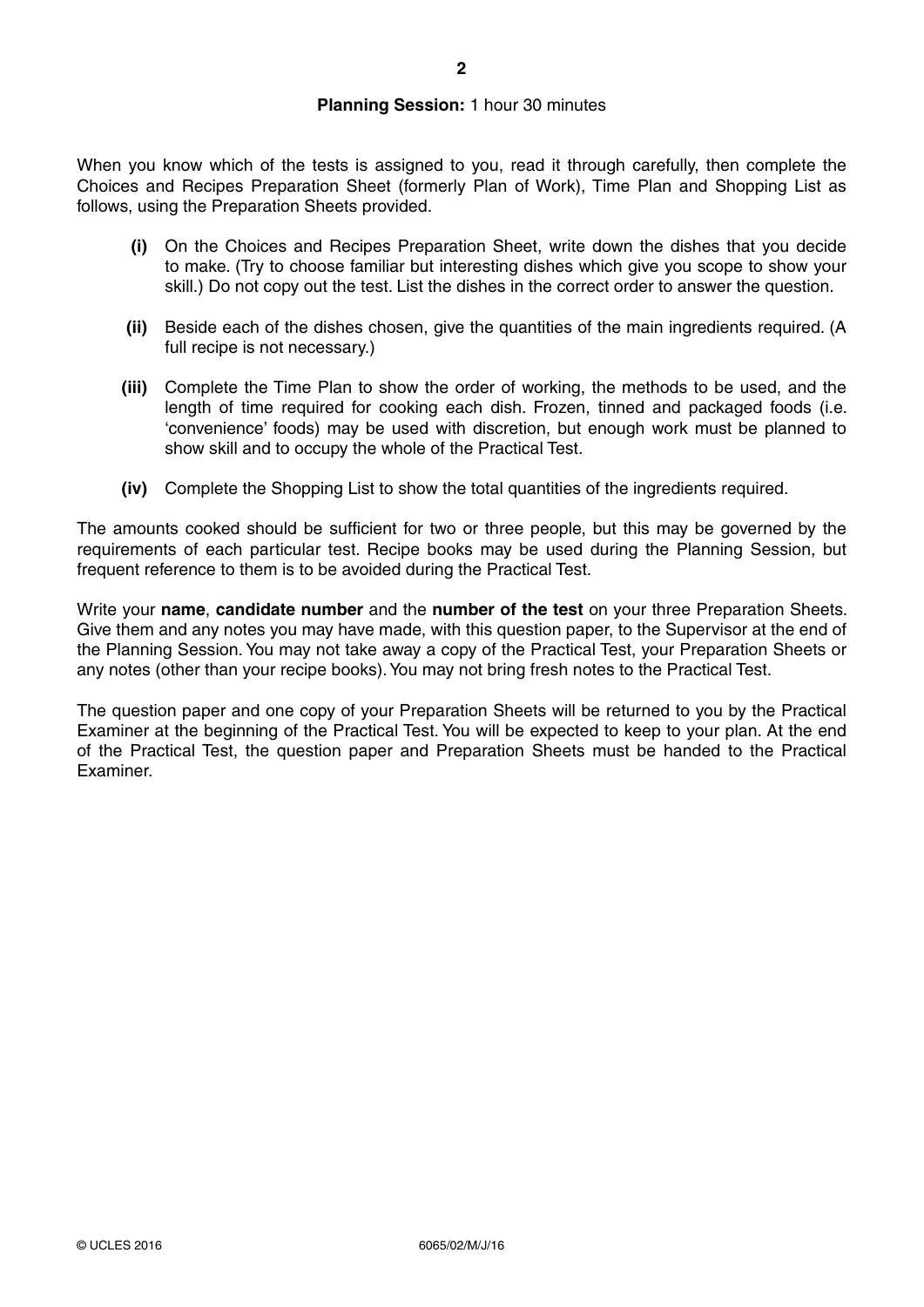## **Practical Test:** 2 hours 30 minutes

- **1 (a)** Prepare, cook and serve a **two-course** main meal for two vegetarians.
	- **(b)** Make some small cakes by the creaming method and a batch of scones.
- **2 (a)** Prepare, cook and serve **three** skilful dishes, each of which contains a different protein food.
	- **(b)** Make a dish using a batter mixture and a dish using pastry.
- **3 (a)** Prepare, cook and serve a **two-course** evening meal for two friends.
	- **(b)** Make a cake by the whisking method and a dish which includes rice.
- **4** Prepare, cook and serve **five** dishes which could be served at a party for adults. At least **one** of these dishes should be sweet.
- **5 (a)** Prepare, cook and serve a **two-course** meal for a group of people who have been out walking.
	- **(b)** Make a savoury dish using flaky pastry and some biscuits by the melting method.
- **6** Prepare, cook and serve **five** skilful dishes, each of which includes a different one of the following ingredients:

a green leafy vegetable, a herb, milk, onions, wheat flour.

**7 (a)** Prepare, cook and serve **three** different dishes suitable for main meals. Each dish should use one of the following methods of cooking:

baking, deep-fat frying, stewing.

- **(b)** Make a dish which includes dried fruit and some biscuits by the rubbing-in method.
- **8 (a)** Prepare, cook and serve **three** dishes which would be suitable for a packed meal for two school children.
	- **(b)** Make a hot savoury dish and a cold dessert which could be served for their evening meal.